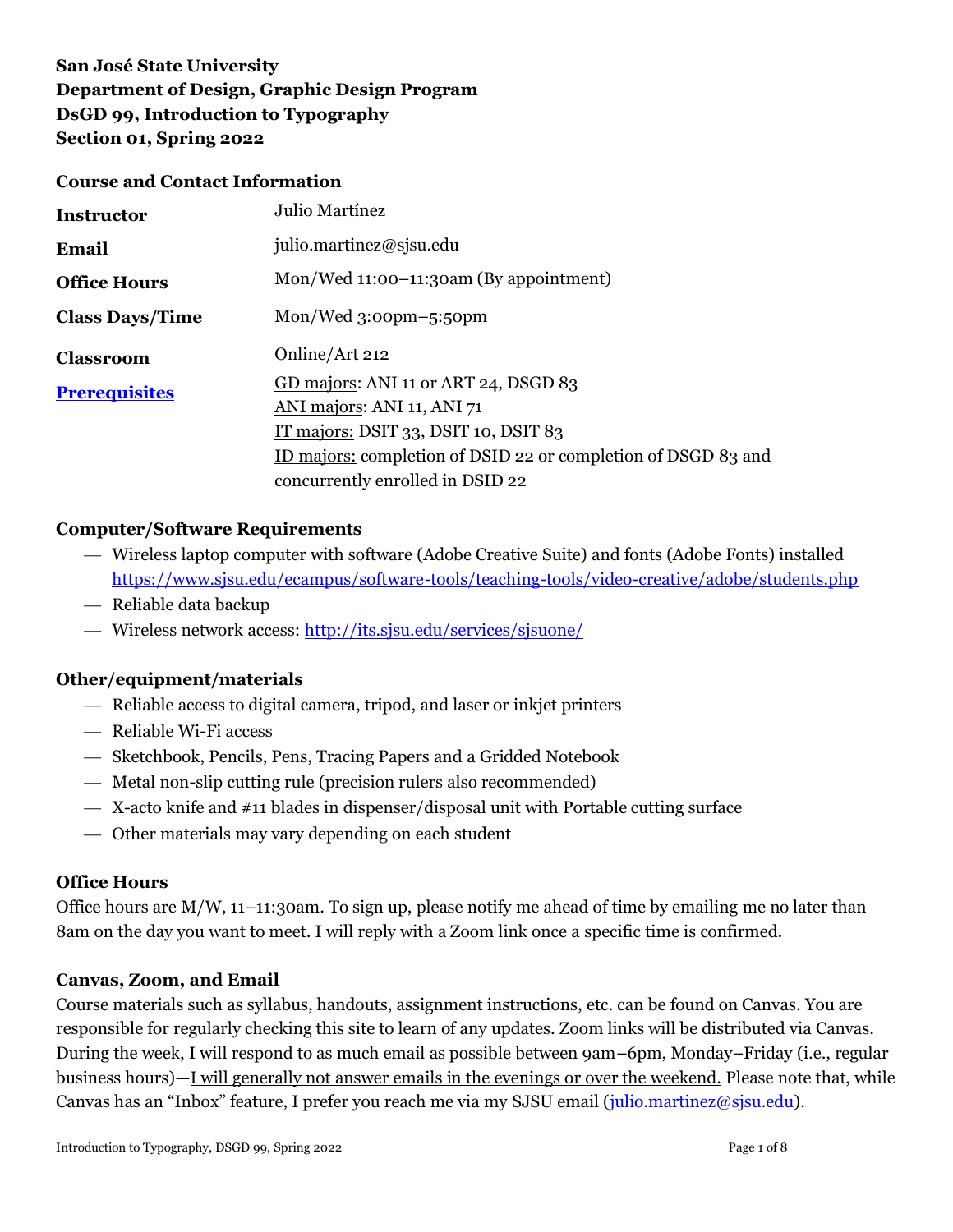### **Additional Resources**

The following site has a collection of links, book recommendations and articles that could be beneficial for further reference and overall development. Many of these tools will also be mentioned during the course. <https://sites.google.com/sjsu.edu/sjsu-design-resources/type>

### **Course Description**

Study and demonstration of letterforms and fundamental typographic principles. Emphasis on the vocabulary of typographic form and its relationship to message/purpose.

### **Course Goals**

The goal of this course is to contribute to the student's discovery and understanding of the basic objectives and methods used in graphic design & typography.

### **Course Learning Outcomes (CLO)**

Upon successful completion of this course, students will be able to:

- LO 1 **–** engage in entry-level design practices which positions them for professional growth in the field;
- LO 2 **–** research and apply industry-specific regulations to design solutions;
- LO 3 **–** demonstrate the knowledge to gather, evaluate, and apply appropriate and necessary information and research findings to creatively and innovatively problem solve;
- LO 4 develop an understanding of the role of the design professional in society and of the value and importance of the designed environment.

#### **Recommended Books**

(These books are not required, just highly recommended. Other books and readings will be discussed in class)

**The Elements of Typographic Style**, Robert Bringhurst **Shaping Text: Type, Typography and the Reader**, Jan Middendorp **Thinking with Type**, Ellen Lupton **Inside Paragraphs**, Cyrus Highsmith

#### **Course Requirements and Assignments**

This course will include lectures, group discussions, presentations, and class time allotted for creative work. Participation in discussions, work sessions, and critiques is vital to the success of this class.

The course is comprised of two major projects. The objectives and parameters of each project will be described in detail during class. It will be your responsibility to take notes and ask questions until you fully understand all assignments. In addition to the major assignments, several activities will also be assigned, which include inclass exercises, readings, and quizzes.

This is a three-hour class. We will often take a 10-minute break halfway through the period. You are expected to log in on time, come prepared to work, and stay connected throughout the entire period. Lectures begin at the start of class time, and all Projects are due at the beginning of each session, which means that your work must be ready for review on time.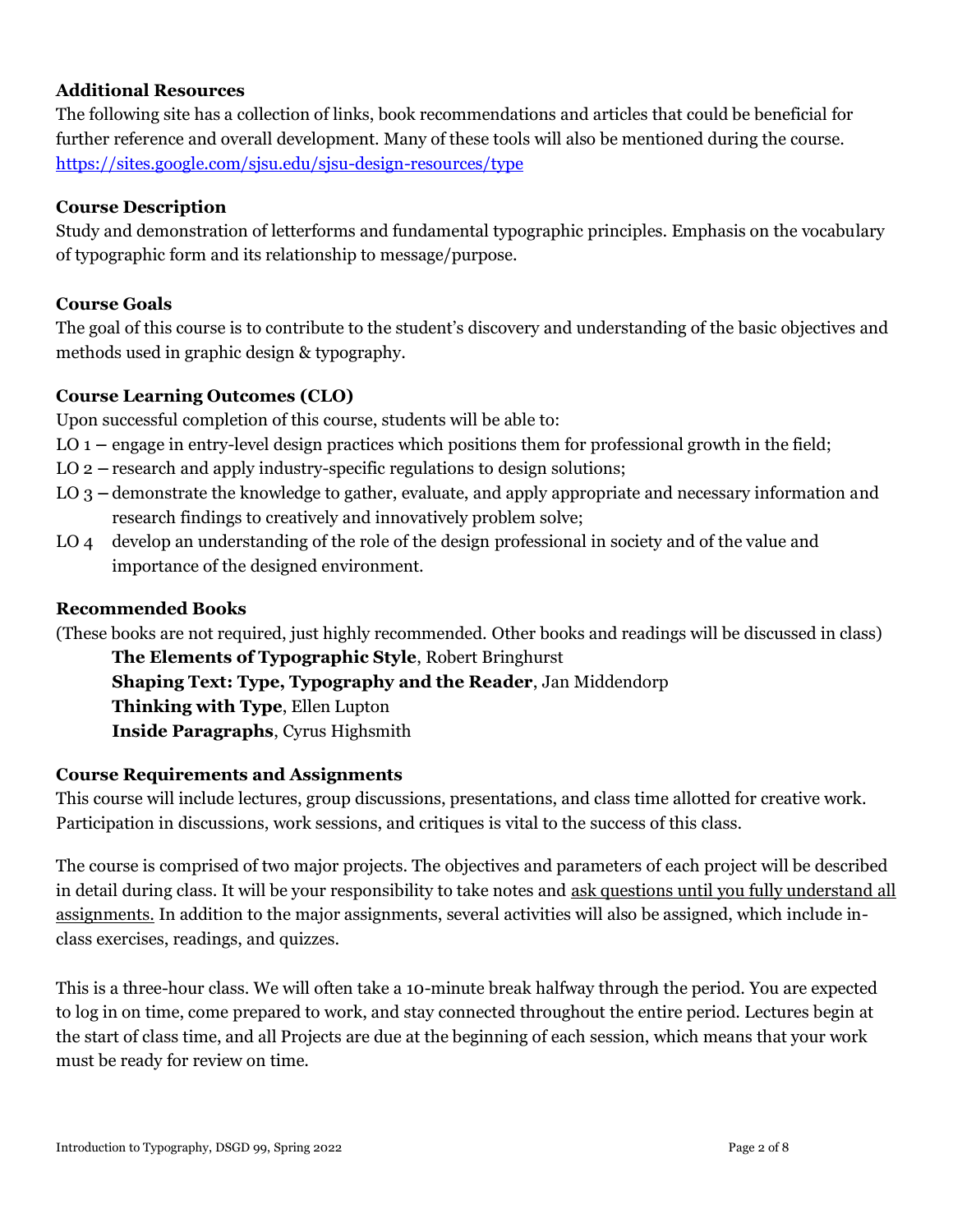Although in-class work sessions are an integral component of this course, outside work on assignments will be necessary to meet project deadlines. Significant progress is expected between classes—expect that there will be 4+ hours of homework for each hour of class. Expect to be asked to make several iterations on the work revisions are an important component of design and learning in general.

## **BFA Program**

The BFA Graphic Design Program requires participation of two portfolio reviews and completion of the following courses before submitting portfolios. (SJSU courses or equivalents) ANI 11/ART 24, DsGD 63/ART 12, DsGD 83, DsGD 99 and DsGD 100. Students who have earned 90 units or more may not change majors except by special permission. Any request for change of major may be denied for students whose time remaining to complete the requirements for a degree would significantly increase.

# **Grading Information**

The project and course performance will be evaluated according to the following components: Each project will be graded upon completion and assigned a letter grade according to the University policy—A through F, using the following criteria:

# Problem-solving skills - LO 1~2

Planning, organizing, research and content gathering (message development), analysis, sketching and content integration. Showing distinct approaches, perspectives, and/or uses of material throughout the design process. Testing a variety of approaches and materials, and integrating feedback to further refine design outcomes.

# Form-giving and Presentation skills - LO 3~4

Design exploration, development, and refinement. The synthesis of the elements, principles, and attributes of form into an effective, evocative product. The visual investigation of form and function, includes the skill, dexterity, and attention to detail exhibited in presentation; the quality of form necessary for effective visual communication.

## Participation and Preparation - LO 4

Producing appropriate on-time solutions to all required phases of development on projects both in quality and quantity. Engaged in class critiques and activities. Showing initiative and commitment.

## **Grade Distribution**

Project grades will be weighted according to the following percentages:

| Project 1               | 30% |
|-------------------------|-----|
| Project 2               | 40% |
| All Exercises + Quizzes | 25% |
| Quizzes & Readings      | 5%  |

## **Grading Scale**

For each major assignment you will be given a written grade sheet evaluating your performance in each of the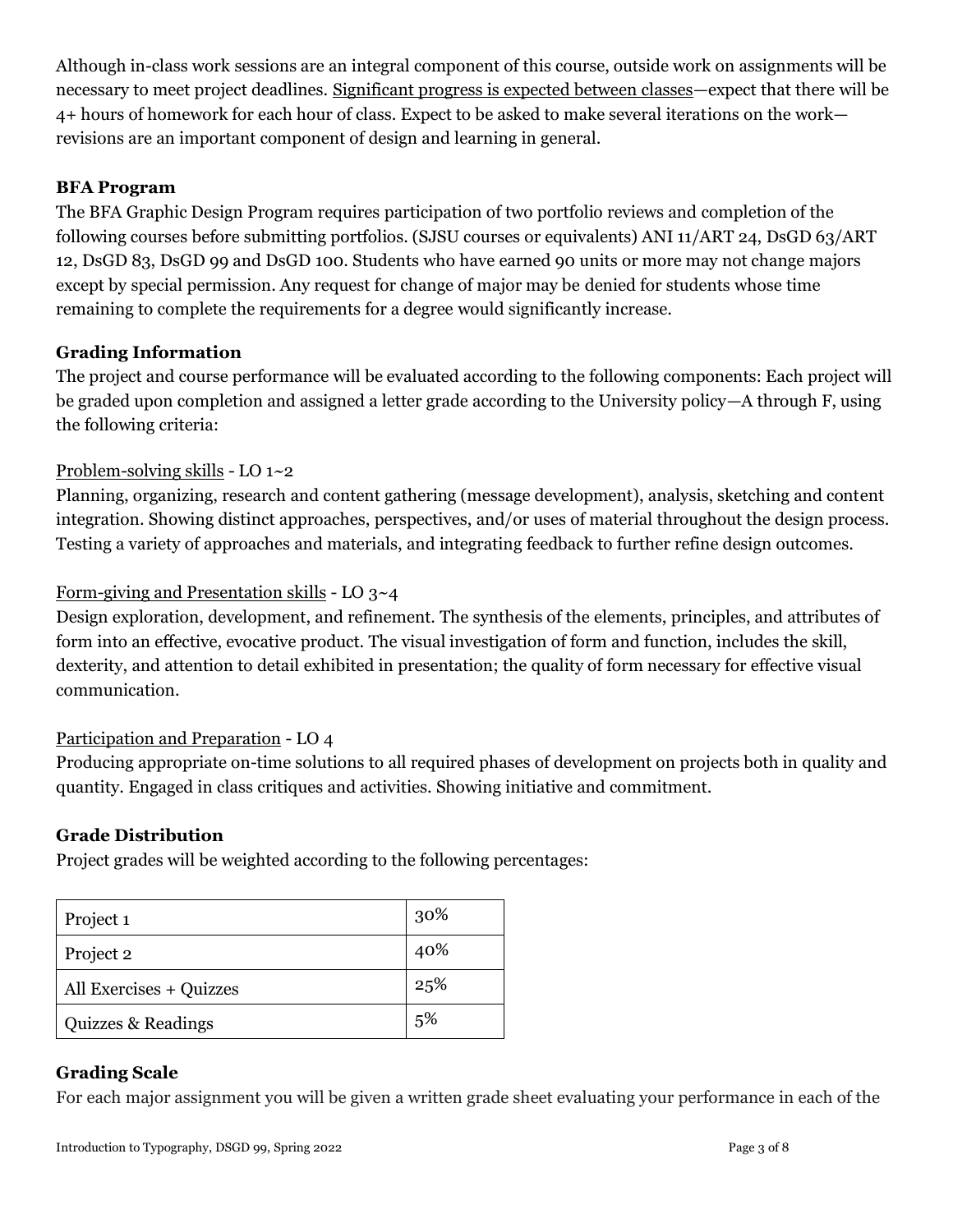### categories above. Letter grades are assigned according to the following scale:

| Grade          | Percentage   | Description                                                                     |
|----------------|--------------|---------------------------------------------------------------------------------|
| A plus         | 97 to 100%   | Exceptional work, equal to that of a professional designer.                     |
| $\mathbf{A}$   | 93 to 96%    | Excellent and inspired work. Exemplary attitude.                                |
| A minus        | 90 to 92%    | Excellent work and attitude.                                                    |
| B plus         | 87 to 89%    | Exceeded the requirements of the assignment. Very good work.                    |
| B              | 83 to 86%    | Met or exceeded the requirements of the assignment. Good work.                  |
| <b>B</b> minus | 80 to 82%    | Met the requirements of the assignment. Better than average work.               |
| C plus         | 77 to 79%    | Met the requirements of the assignment. Average work.                           |
| $\mathcal{C}$  | 73 to 76%    | Satisfactorily met the minimum requirements of the assignment. Acceptable work. |
| C minus        | 70 to 72%    | Met the minimum requirements of the assignment. Below average work.             |
| D plus         | 67 to 69%    | Failed to meet requirements. Below average. Poor work and/or effort.            |
| D              | 63 to 66%    | Failed to meet requirements of the assignment. Poor work and/or effort.         |
| D minus        | 60 to 62%    | Failed to meet all requirements of the assignment. Poor work and/or effort.     |
| F              | 59% or lower | Unacceptable.                                                                   |

### **Deadlines & Late Assignments**

Late assignments are subject to an F unless prior arrangements have been made. No extensions will be given except in cases of documented extenuating circumstances (e.g. debilitating illness, family emergency, etc.) If such a circumstance should arise, please contact me as early as possible and be ready to provide documentation.

#### **Process**

In additional to all final projects, on-time presentation of all preliminary roughs, in-progress comps, and inprogress working sessions will be noted towards the overall participation and preparation evaluation.

#### **Extra Credit**

Out of general fairness to all students, there will be no opportunities for extra credit projects given in this class.

#### **Backups**

Back-ups are a critical aspect of your studies and is an important habit to get into as early as possible in your development as a designer. You are strongly urged to set up and maintain a solid backup and archiving strategy for your work. You will not be excused for preventable loss of data.

#### **Class Session Protocol**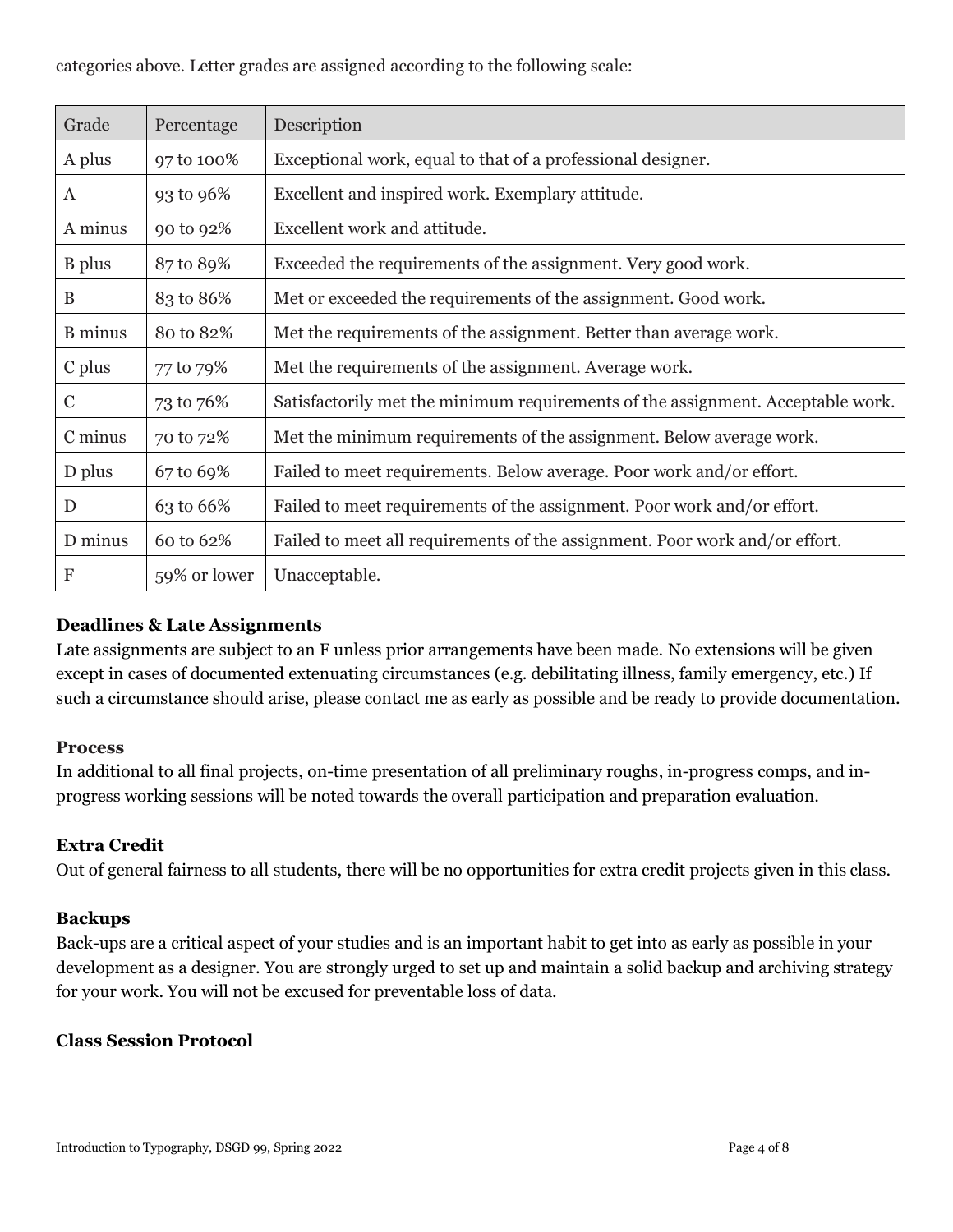This course is an essential component of your curriculum at SJSU. In order to professionally and effectively deliver the curriculum and generate work we can all be proud of, it is necessary to establish some ground rules. Students are expected to read this syllabus thoroughly and to observe all of the regulations laid out below.

- **Please plan to attend all Zoom classes with your camera ON.** Avoid "Audio Only" unless absolutely necessary. Please minimize distractions and noise by keeping yourself on MUTE unless asked to speak. Be sure you remain on view of your camera and avoid engaging in distracting activities.
- **When in-person classes resume, you are required to wear a mask at all times.** If you forget to bring a mask to class, you can pick up masks at the design office (ART 120). If you refuse to wear a mask indoors, campus security will be notified.
- **No eating is allowed during class.** A 20-minute break will be allowed to allow for eating.
- In case of an absence, you are responsible to stay on track with deadlines, assignments and anything you may have missed in class.
- You are expected to arrive/log in on time and to remain in class until the class is over or excused—**late arrivals and/or early departures will always be noted**. If you have a prior engagement that requires you leave before the end of class, please inform me before class ends ensure you do not disturb other students when you leave.
- Announcements, instructions, lectures and assignments are normally issued at the beginning of class. All critiques begin 15 minutes after official class start time. It is your responsibility to inform yourself of any announcements or requirements that you miss due to late arrivals.
- Most Lectures and Zoom sessions will not be recorded. It is your responsibility to join all required sessions on time. In case of an absence or if technical issues, you will need to touch base with a classmate about the content that was covered and/or review the PDF's that will be distributed
- In class laptops are to be used for course related purposes only during our time together. Please do not use our time to check up on social media, and please **do not work on assignments from other classes during our class time.**

## **Graphic Design Major Advising**

To stay on track of your academic goals within our Graphic Design program, it is vitally important that you remain in touch with your Major Advisor. Here are the graphic design major advisors' office hours, emails, and the students they serve (alphabetical by last name).

# **Prof. Yoon Chung Han** [yoonchung.han@sjsu.edu](mailto:yoonchung.han@sjsu.edu)

M/W 12–1PM by appointmen[t https://calendly.com/yoonchunghan/](https://calendly.com/yoonchunghan/) Students' last name: ABCDEF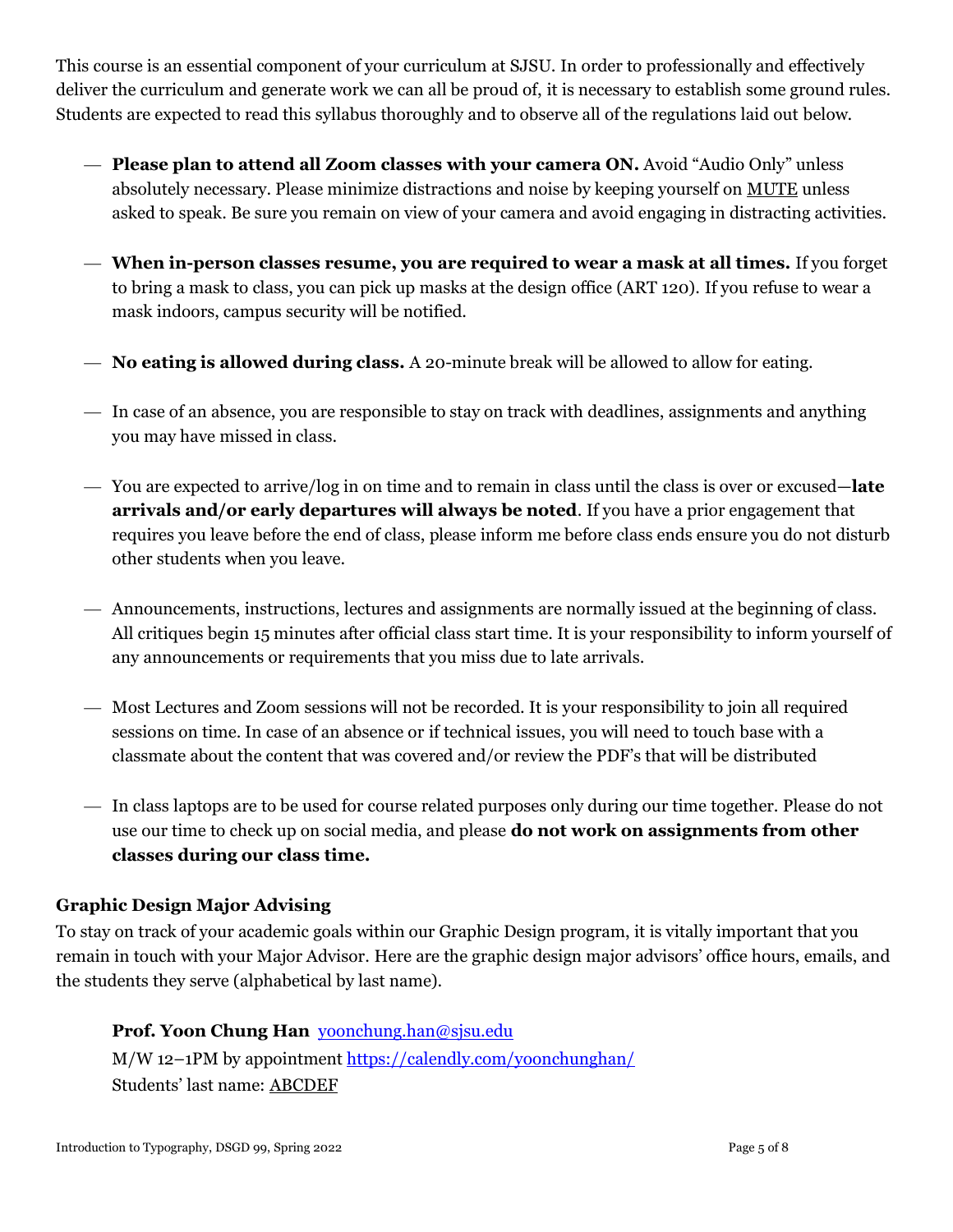## Prof. Connie Hwang [connie.hwang@sjsu.edu](mailto:connie.hwang@sjsu.edu)

M/W 11am–12pm by appointment Students' last name: GHIJKLM

## **Prof. Randall Sexton** [randall.sexton@sjsu.edu](mailto:randall.sexton@sjsu.edu)

T/Th 11am–12pm by appointment Students' last name: NOPQRS

**Chang Kim** [chang.kim@sjsu.edu](mailto:chang.kim@sjsu.edu) M/W 3–4PM by appointment

Students' last name: TUVWXYZ

# **Library Liaison**

The SJSU Library supports student access to information with in-person reference at the King Library Reference Desk and specialized support for Design online at:<http://libguides.sjsu.edu/design/GraphicDesign> or by appointment with Rebecca Kohn. She may be contacted at [rebecca.kohn@sjsu.edu](mailto:rebecca.kohn@sjsu.edu)

## **Humanities & Arts Student Success Center**

Any advising questions that are related to University requirements (including GE requirements), please reach out to the College level student success center.

<https://www.sjsu.edu/ha-advising/index.html>

## **Accessible Education Center**

If you require any accommodations, please contact the Accessible Education Center, and I will be happy to work with them to meet your needs. <https://www.sjsu.edu/aec/>

## **University Policies**

Per University Policy S16-9, university-wide policy information relevant to all courses, such as academic integrity, accommodations, etc. will be available on Office of Graduate and Undergraduate Programs' Syllabus [Information web page](http://www.sjsu.edu/gup/syllabusinfo/) at <https://www.sjsu.edu/curriculum/courses/syllabus-info.php>  $\leftarrow^*VISIT AND READ*$ 

Campus Emergency Numbers Police 911 Escort Service 4-2222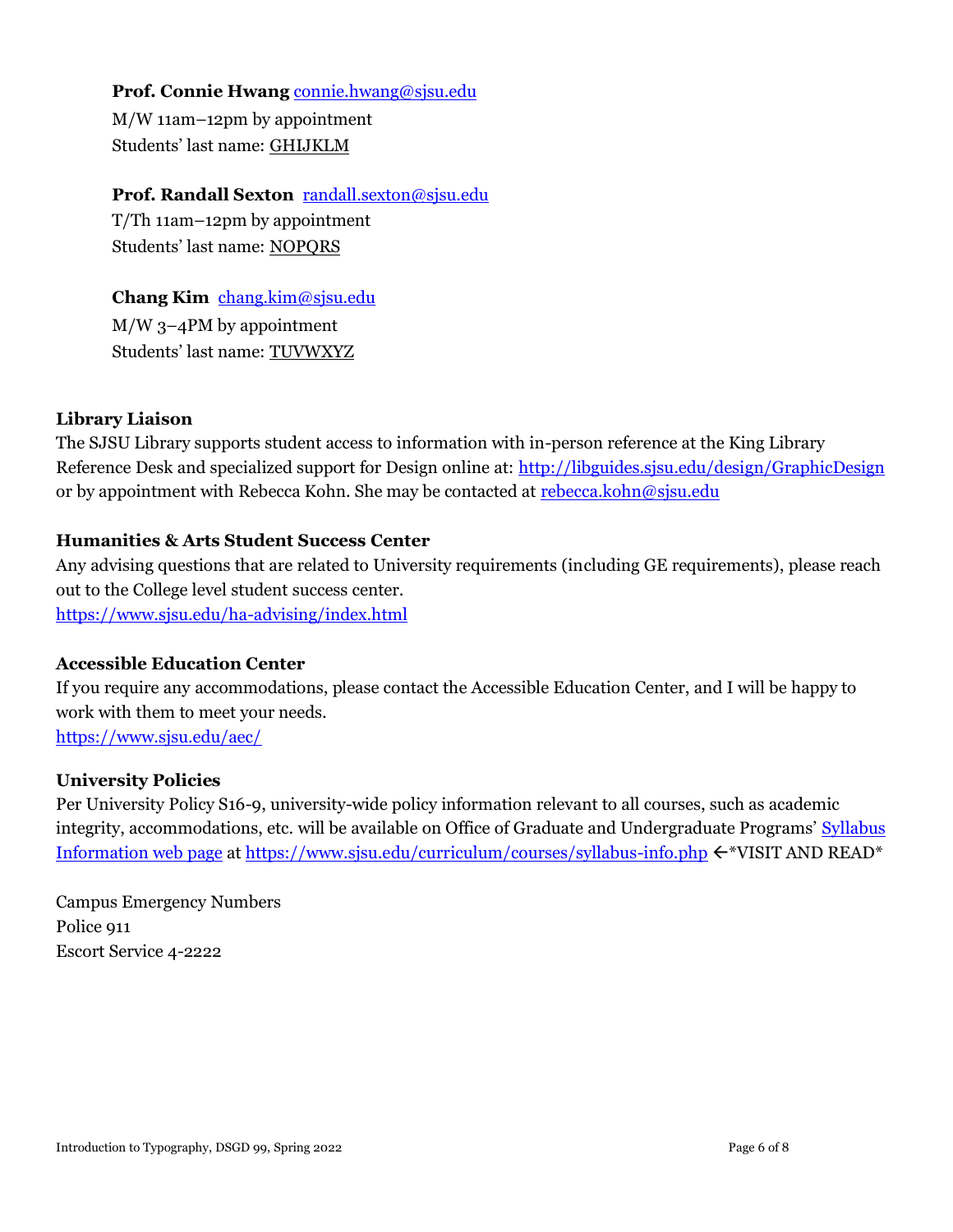# **DSGD 99 Introduction to Typography Course Schedule**

All dates are subject to change with notice given at a prior meeting. For an up-to-date schedule and to find out what specific elements will be due on each day, please consult the schedule on Canvas.

| <b>Week</b>    | Date        | <b>Topics, Readings, Assignments, Deadlines</b>     |
|----------------|-------------|-----------------------------------------------------|
| $\mathbf{1}$   | W 01/26     | Work in class / Exercise                            |
| $\overline{2}$ | M 01/31     | Group review / Work in class                        |
| 2              | W 02/02     | Work in class                                       |
| 3              | M 02/07     | Individual review / Work in class                   |
| 3              | W 02/09     | Group review / Work in class                        |
| $\overline{4}$ | $M_{02/14}$ | Individual review / Work in class                   |
| $\overline{4}$ | $W_02/16$   | Work in class / Exercise                            |
| 5              | $M_{02/21}$ | Group review / Work in class                        |
| 5              | W 02/23     | Individual review / Work in class                   |
| 6              | M 02/28     | Group review / Work in class                        |
| 6              | W 03/02     | Individual review / Work in class                   |
| 7              | $M_{03}/07$ | Individual review / Work in class                   |
| 7              | W 03/09     | Project 1 Due / Project 2 intro                     |
| 8              | $M_{03/14}$ | Small group review / Exercise                       |
| 8              | $W$ 03/16   | Individual review / Work in class                   |
| 9              | $M_{03/21}$ | Group review / Work in class                        |
| 9              | $W$ 03/23   | Work in class / Online Submission Only              |
| 10             | $M_{03/28}$ | <b>Spring break / No Class</b>                      |
| 10             | $W$ 03/30   | <b>Spring break / No Class</b>                      |
| 11             | M 04/04     | Individual review / Work in class / Project 3 Intro |
| 11             | W 04/06     | Work in class / Exercise                            |
| 12             | M 04/11     | Individual review / Work in class                   |
| 12             | $W$ 04/13   | Small group review / Work in class                  |
| 13             | $M_{04/18}$ | Work in class / Exercise                            |
| 13             | W 04/20     | Small group review / Work in class                  |
| 14             | $M_{04/25}$ | Individual review / Work in class                   |
| 14             | W 04/27     | Group review / Work in class                        |